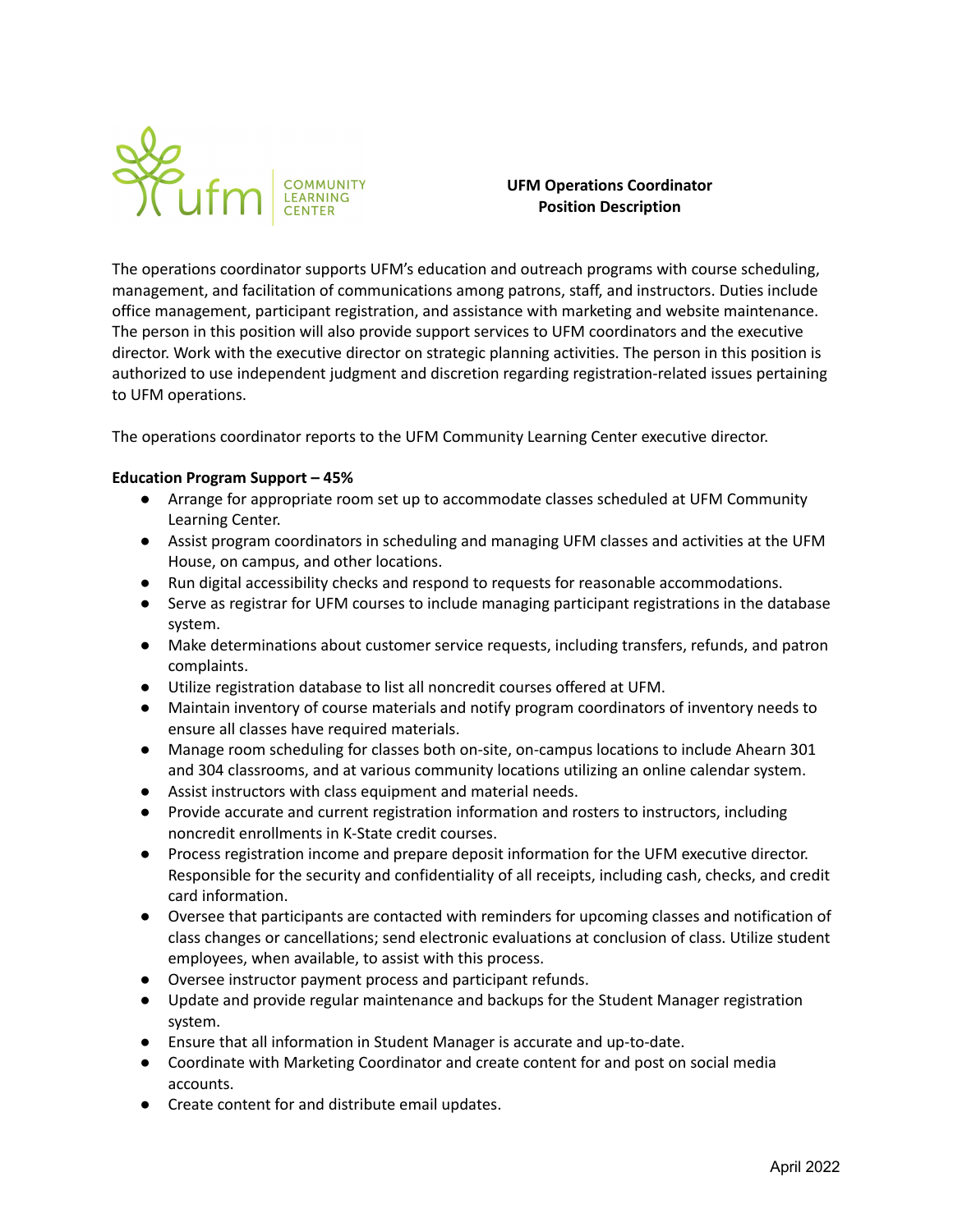● Update UFM website as needed.

#### **Office Management and Supervision – 20%**

- Manage day-to-day operation of the UFM office, serving as first point of contact for the office. Answer phones and direct calls as appropriate. Answer questions and assist callers with information and program or class referrals.
- Supervise student office staff and community service volunteers.
- Maintain office records for office copying and postal supplies providing a monthly report to the executive director.
- **●** Respond to all e-mail and voicemail correspondence for class and general inquiries in a timely manner.
- **●** Set up mail holds and request removal from unwanted mailings.
- **●** Oversee key checkout process and inventory.

## **Special Project Assistance - 15%**

- Assist program coordinators with project activities and reports.
- Serve as the main office contact for community garden signup and issues.
- Generate and organize special project registration reports for the executive director.
- Assist with creating displays and other outreach materials in cooperation with program coordinators for importing into InDesign.
- Export catalog course information from Student Manager software.
- Assist with catalog editing.
- Provide assistance to instructors on writing and editing course descriptions as directed by credit and noncredit coordinators.
- Attend campus and community events and staff UFM exhibits to promote UFM education and outreach programs.
- Participate in registration software training and other relevant training events as assigned.
- Attend all staff meetings.

## **Assistance to Executive Director - 20%**

- Assist executive director in keeping statistics on program participation.
- Assist with scheduling, meeting minutes, and maintaining the director's calendar.
- Assist with editing documents.
- Assist with mailings and other correspondence.
- Provide other support activities for UFM programs as directed by UFM executive director.
- Participate in strategic planning activities.
- Maintain confidentiality of discussions and activities.

## **Required Qualifications:**

- Bachelor's degree in education, marketing, journalism, or related field, or equivalent experience
- One year of relevant experience

## **Preferred Qualifications:**

- Bilingual English/Spanish
- Two (2) five (5) years of marketing and/or management experience
- Demonstrated customer service experience
- Proven record of managing multiple projects and priorities simultaneously
- Experience working with diverse populations